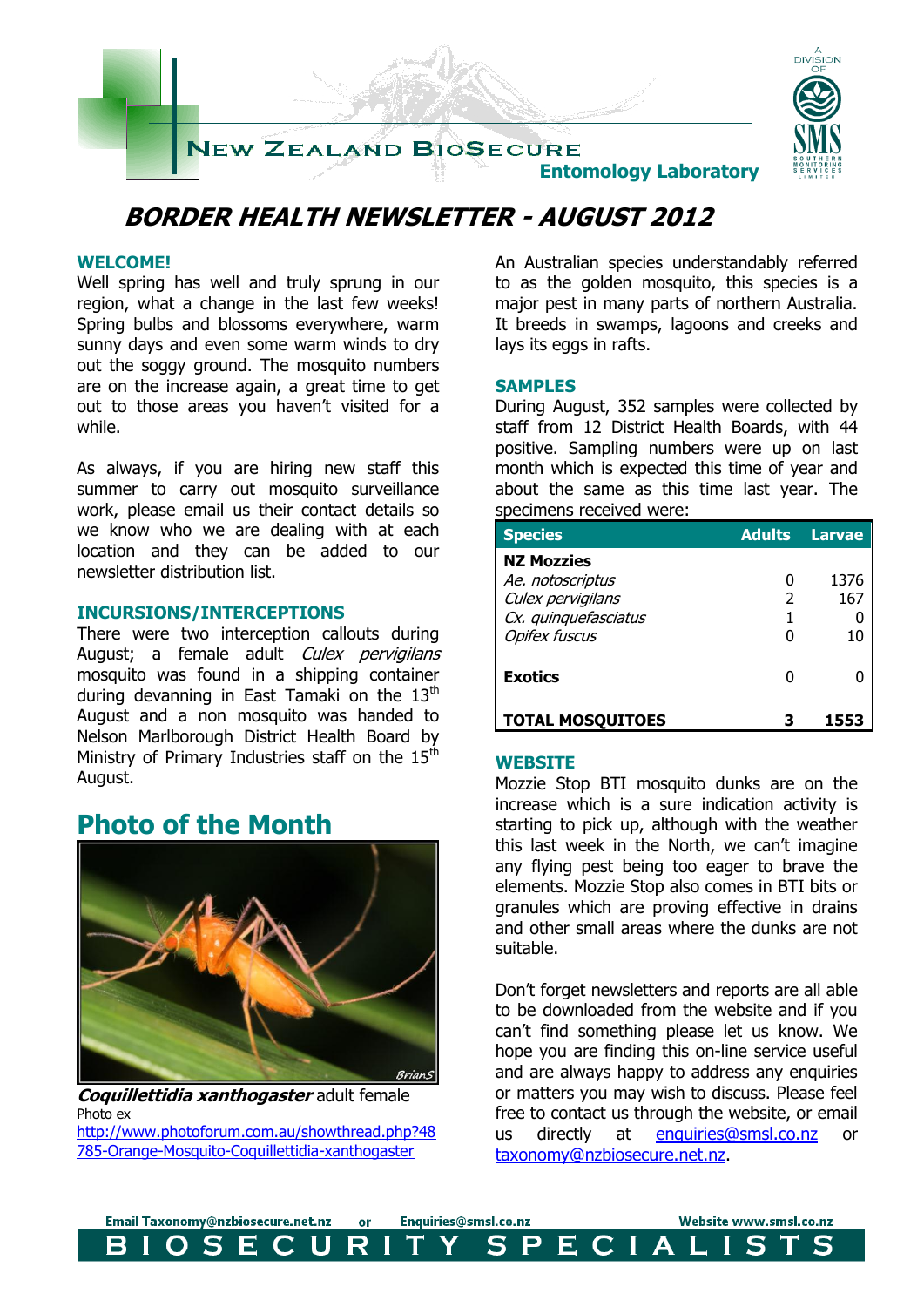

## **MOSQUITO-BORNE DISEASES**

## **TEXAS HEALTH OFFICIALS STUDY WEST NILE OUTBREAK**

**Source:** Voice of America 23 Aug 2012 reported on ProMED Mail 24 Aug 2012

[http://www.voanews.com/content/texas\\_health\\_offi](http://www.voanews.com/content/texas_health_officials_study_west_nile_outbreak/1494540.html) [cials\\_study\\_west\\_nile\\_outbreak/1494540.html](http://www.voanews.com/content/texas_health_officials_study_west_nile_outbreak/1494540.html)

Officials in the southwest U.S. state of Texas are tracking the spread of the West Nile virus, which has killed 21 people in the state so far this year and has sickened nearly 700. While the Dallas metropolitan area has had the most cases, the disease is cropping up all across the state.

Technicians in the state's mosquito laboratory are examining mosquito corpses sent from all over Texas, at the Texas Department of Health Services Laboratories in the capital of Austin.

State Laboratories Director Grace Kubin said technicians use animal tissue that is susceptible to West Nile virus to test the mosquito samples.

"We add in, essentially, the ground-up mosquitoes," said Kubin. "We have to grind them up; that releases the virus. And now we have that in a liquid form and we can use that to infect the cells."

Kubin said the tests provide results within 48 hours so the lab can advise local officials on what action to take.

Mosquitoes aren't born with West Nile virus. They generally get it from biting birds that are infected.

### **Right bird, right time**

To ingest the virus, mosquitoes need to find, so to speak, the right bird at the right time, according to Texas State Veterinarian Tom Sidwa. Some birds survive the virus.

"The birds only have the virus remaining in their blood from one to four days after they get infected. Then they have life-time immunity, so you have to find that bird that has the virus in its blood stream," said Sidwa.



West Nile cases in U.S.

From the Austin command center, Sidwa manages the state effort to track the West Nile outbreak. He said his team got an early warning months ago from routine testing of donated blood.

"This year we got advance notice that there was activity by virtue of that testing and people who were donating blood testing positive for West Nile. That does not mean they are sick. Some of them may be, but they have the virus in their system," he said.

### **Most infected people unaware of it**

Sidwa said most infected people are unaware of it. Symptoms can include fever, headache and feeling tired. For the small percentage whose brains are affected by the virus, it can be debilitating and even deadly.

"The way it manifests is everything from 80 percent of the people with no symptoms, to 20 percent with a lesser disease, and roughly one percent - or one in 150 - will develop the severe neurological form of the disease," said Sidwa.

As the hot weather subsides in the weeks ahead, Sidwa said he expects the number of reported West Nile cases to taper off. And he said what has been learned this year will help in dealing with future outbreaks.